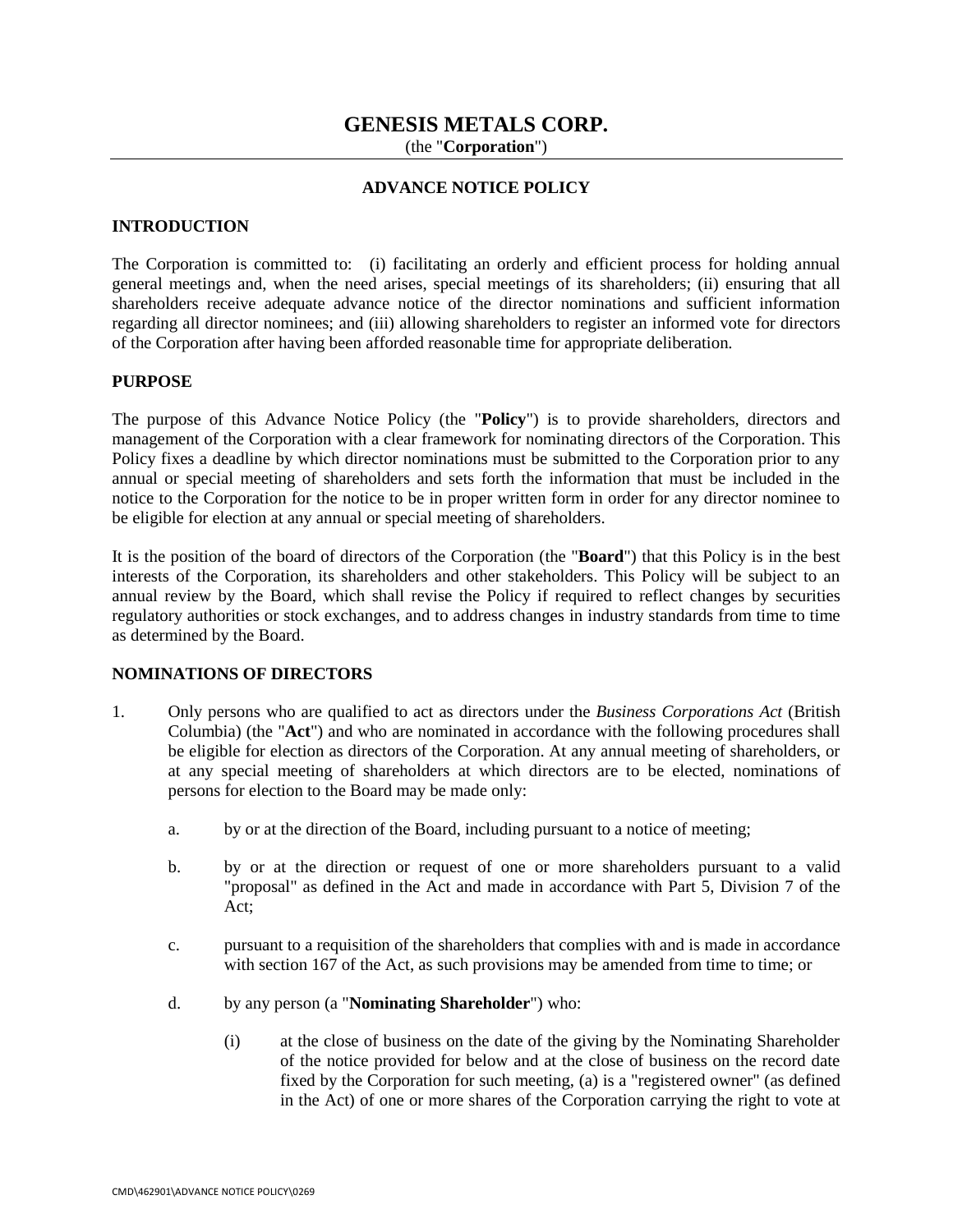such meeting, or (b) beneficially owns shares carrying the right to vote at such meeting and provides evidence of such ownership that is satisfactory to the Corporation, acting reasonably. In cases where a Nominating Shareholder is not an individual, the notice set forth in paragraph 4 below must be signed by an authorized representative, being a duly authorized director, officer, manager, trustee or partner of such entity who provides such evidence of such authorization that is satisfactory to the Corporation, acting reasonably; and

- (ii) in either case, complies with the notice procedures set forth below in this Policy.
- 2. In addition to any other requirements under applicable laws, for a nomination to be validly made by a Nominating Shareholder in accordance with this Policy, the Nominating Shareholder must have given notice thereof that is both timely (in accordance with paragraph 3 below) and in proper written form (in accordance with paragraph 4 below) to the Corporate Secretary of the Corporation at the principal executive offices of the Corporation.
- 3. To be timely, a Nominating Shareholder's notice to the Corporate Secretary of the Corporation must be made:
	- a. in the case of an annual meeting of shareholders, not less than thirty (30) days nor more than sixty-five (65) days prior to the date of the annual meeting of shareholders; provided, however, that in the event that the annual meeting of shareholders is to be held on a date that is less than fifty (50) days after the date (the "**Notice Date**") on which the first public announcement (as defined below) of the date of the annual meeting was made, notice by the Nominating Shareholder may be given not later than the close of business on the tenth  $(10<sup>th</sup>)$  day following the Notice Date; and
	- b. in the case of a special meeting (which is not also an annual meeting) of shareholders called for the purpose of electing directors (whether or not called for other purposes), not later than the close of business on the fifteenth  $(15<sup>th</sup>)$  day following the day on which the first public announcement of the date of the special meeting of shareholders was made.

The time periods for the giving of a Nominating Shareholder's notice set forth above shall in all cases be determined based on the original date of the applicable annual meeting and/or special meeting of shareholders, and in no event shall any adjournment or postponement of a meeting of shareholders, or the reconvening of any adjourned or postponed meeting of shareholders, or the announcement thereof, commence a new time period for the giving of a Nominating Shareholder's notice as described above.

- 4. To be in proper written form, a Nominating Shareholder's notice must be addressed to the Corporate Secretary of the Corporation, and must set forth:
	- a. as to each person whom the Nominating Shareholder proposes to nominate for election as a director: (i) the name, age, business address and residential address of the person; (ii) the present principal occupation or employment of the person and the principal occupation or employment within the five years preceding the notice; (iii) the citizenship of such person; (iv) the class or series and number of shares in the capital of the Corporation which are, directly or indirectly, controlled or directed or which are owned, beneficially or of record, by the person as of the record date for the meeting of shareholders (if such date shall then have been made publicly available and shall have occurred) and as of the date of such notice; and (v) a statement as to whether such person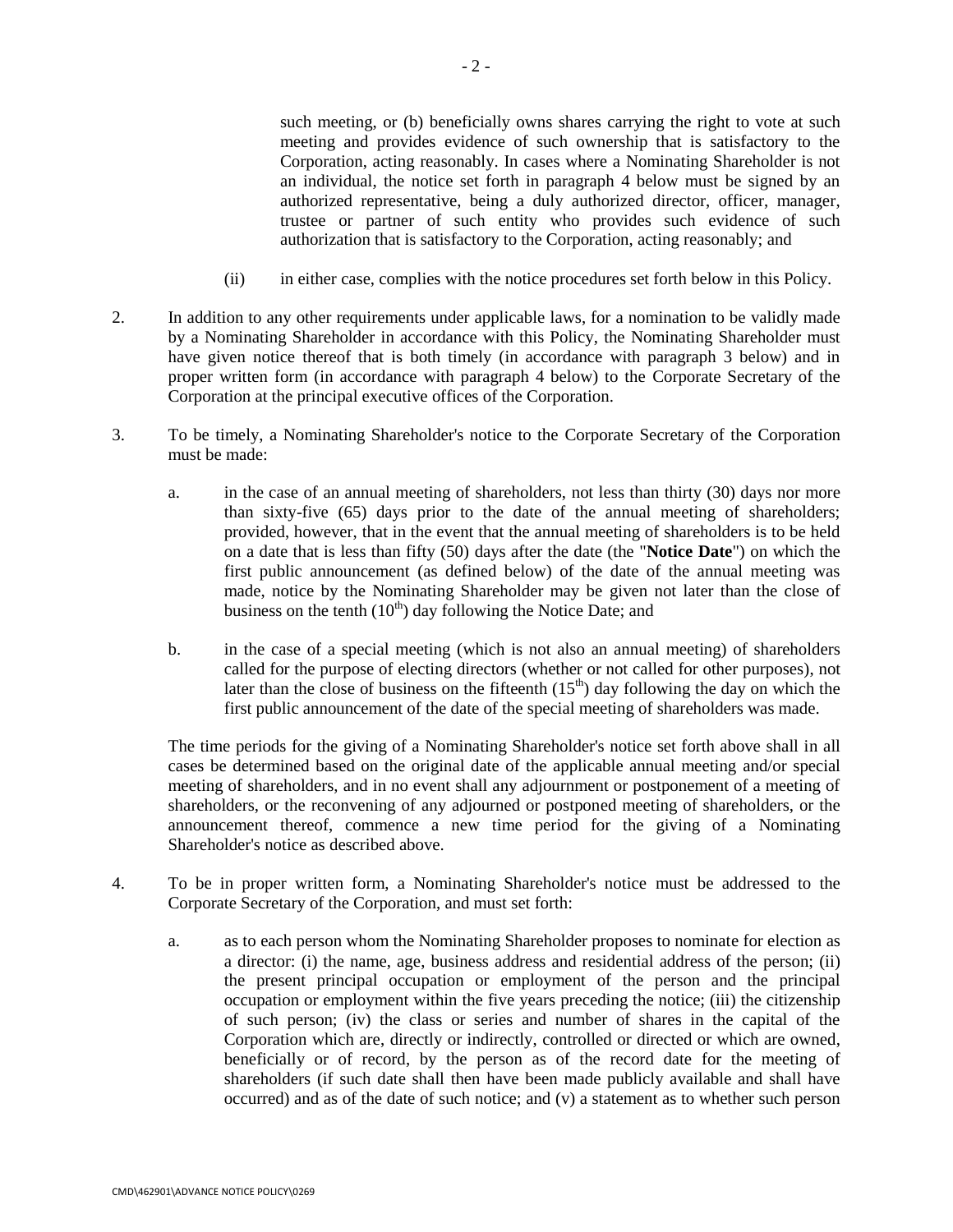would be "independent" of the Corporation (within the meaning of sections 1.4 and 1.5 of National Instrument 52-110, *Audit Committees*, of the Canadian Securities Administrators, as such provisions may be amended from time to time) if elected as a director at such meeting and the reasons and basis for such determination;

- b. the full particulars regarding any oral or written proxy, contract, agreement, arrangement, understanding or relationship pursuant to which such Nominating Shareholder has a right to vote or direct the voting of any shares of the Corporation; and
- c. any other information relating to such Nominating Shareholder that would be required to be made in a dissident's proxy circular in connection with solicitations of proxies for election of directors pursuant to the Act and Applicable Securities Laws.

The Corporation may require any proposed nominee to furnish such other information as may reasonably be required by the Corporation to determine the eligibility of such proposed nominee to serve as a director of the Corporation or that would reasonably be expected to be material to a reasonable shareholder's understanding of the experience, independence and/or qualifications, or lack thereof, of such proposed nominee.

As soon as practicable following receipt of a Nominating Shareholder's notice (and such other information referred to above, as applicable) that complies with this Policy, the Corporation shall publish through a public announcement the names of the nominees named in such notice and such other details of such notice as the Corporation may deem appropriate.

- 5. No person shall be eligible for election as a director of the Corporation unless nominated in accordance with the provisions of this Policy; provided, however, that nothing in this Policy shall be deemed to preclude discussion by a shareholder (as distinct from the nomination of directors) at a meeting of shareholders of any matter in respect of which such shareholder would have been entitled to submit a proposal pursuant to the provisions of the Act or at the discretion of the Chairman. The Chairman of the meeting shall have the power and duty to determine whether a nomination was made in accordance with the procedures set forth in the provisions of this Policy and, if the Chairman determines that any proposed nomination was not made in compliance with this Policy, to declare that such defective nomination shall be disregarded.
- 6. For purposes of this Policy:
	- a. "**public announcement**" shall mean disclosure in a press release reported by a national news service in Canada, or in a document publicly filed by the Corporation under its profile on the System for Electronic Document Analysis and Retrieval (SEDAR) at www.sedar.com; and
	- b. "**Applicable Securities Laws**" means, collectively, the applicable securities statutes of each relevant province and territory of Canada, as amended from time to time, the rules, regulations and forms made or promulgated under any such statute and the published national instruments, multilateral instruments, policies, bulletins and notices of the securities commission and similar regulatory authority of each relevant province and territory of Canada, and all applicable securities laws of the United States.
- 7. Notwithstanding any other provision of this Policy, notice given to the Corporate Secretary of the Corporation pursuant to this Policy may only be given by personal delivery, facsimile transmission or by email (at such email address as may be stipulated from time to time by the